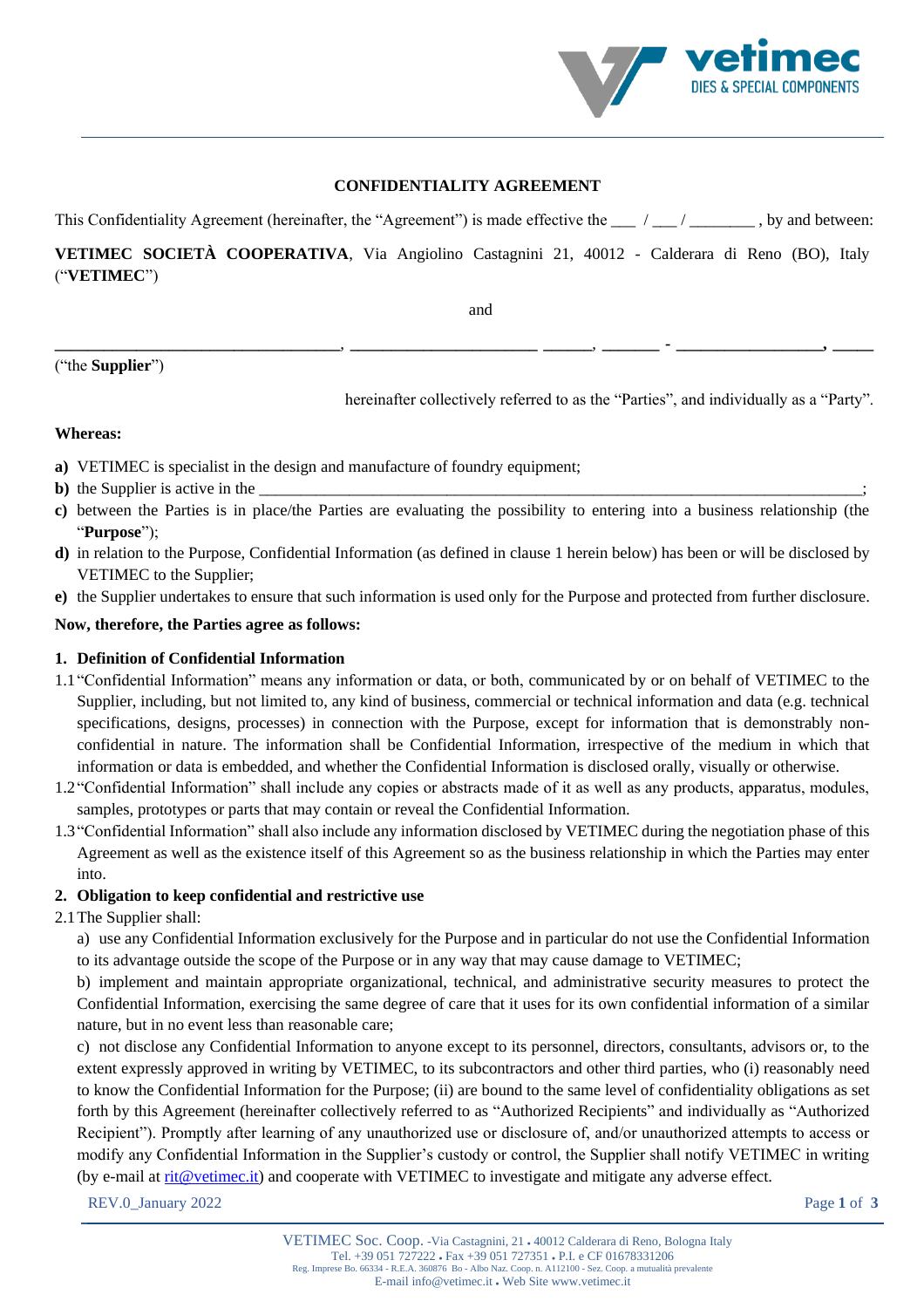The Supplier shall be responsible for any unauthorized use or disclosure of Confidential Information by any of its Authorized Recipients.

2.2The Supplier shall not make copies or reproductions of the Confidential Information except to the extent strictly necessary for the Purpose.

# **3. Exclusions from obligation to keep confidential and restrictive use**

3.1The obligations under clause 2 to keep confidential all Confidential Information shall not apply to the extent that the Supplier can prove that any of that information:

a) was in the Supplier's possession without an obligation of confidentiality prior to receipt from VETIMEC;

b) is at the time of disclosure, or subsequently becomes, generally available to the public through no breach of this Agreement by the Supplier or any Authorized Recipient;

c) is lawfully obtained by the Supplier from a third party without an obligation of confidentiality, provided that third party is not, to the Supplier's best knowledge, in breach of any obligation of confidentiality relating to that information; or d) is developed by the Supplier independent of any Confidential Information.

3.2The Supplier shall not be deemed to be in breach of clause 2 to the extent that it can show that any disclosure of Confidential Information was made solely and to the extent necessary to comply with a statutory, judicial or other obligation of a mandatory nature (hereinafter, "Mandatory Obligation"). Where a disclosure is made for these reasons, the Supplier shall ensure that the recipient of the Confidential Information is made aware of and asked to respect its confidentiality. To the extent permitted by any Mandatory Obligation, the Supplier shall notify VETIMEC without delay in writing as soon as it becomes aware of an enquiry or any process of any description that is likely to require disclosure of Confidential Information in order to comply with any Mandatory Obligation.

# **4. No licence or ownership**

Nothing in this Agreement shall affect any rights third parties or VETIMEC may have in relation to the Confidential Information, neither shall this Agreement provide the Supplier with any right or licence under any patents, copyrights, trade secrets, or the like in relation to the Confidential Information, except for the use of Confidential Information in connection with the Purpose and in accordance with this Agreement.

# **5. No warranty**

VETIMEC makes available the Confidential Information 'AS IS' and does not warrant that any of this information that it discloses is complete, accurate, free from defects or third parties' rights, or fit for its intended purpose.

# **6. Information Security**

The Supplier shall comply with VETIMEC Information Security Policy available a[t https://vetimec.it/.](https://vetimec.it/)

The Supplier shall ensure that all electronic files containing Confidential Information are transferred as specified in VETIMEC's document Data Transfer Management available upon request at [rit@vetimec.it.](mailto:rit@vetimec.it)

# **7. Term and return of Confidential Information**

- 7.1This Agreement remains in force for the duration of the business relationship and, more specifically, the negotiation and fulfilment of each Contract (i.e. any contract formed by the Supplier's acceptance – even implied – of a Purchase Order or any contract signed by the Supplier and VETIMEC within the scope of the business relationship with the Supplier).
- 7.2At the end of the negotiation or at the end or termination of each Contract, or VETIMEC's written request, the Supplier shall promptly return to VETIMEC all Confidential Information or certify in writing that all Confidential Information has been destroyed.
- 7.3Except as otherwise agreed by the Parties in writing, the obligations of the Supplier under this Agreement shall survive the end of the negotiation or the end or termination of each Contract for a period of 10 (ten) years.

# **8. Breach and remedies**

- 8.1The Supplier agrees that it will accept full liability and will indemnify VETIMEC against any loss or damage which VETIMEC may sustain or incur as a result of any breach or violation of this Agreement.
- 8.2In addition, the Supplier recognizes that any breach or violation of any provision of this Agreement may cause irreparable harm to VETIMEC, which money damages may not necessarily remedy. Therefore, upon any actual or impending violation of any provision of this Agreement, VETIMEC may obtain from any court of competent jurisdiction a preliminary,

REV.0 January 2022 Page 2 of 3

DIES & SPECIAL COMPONENTS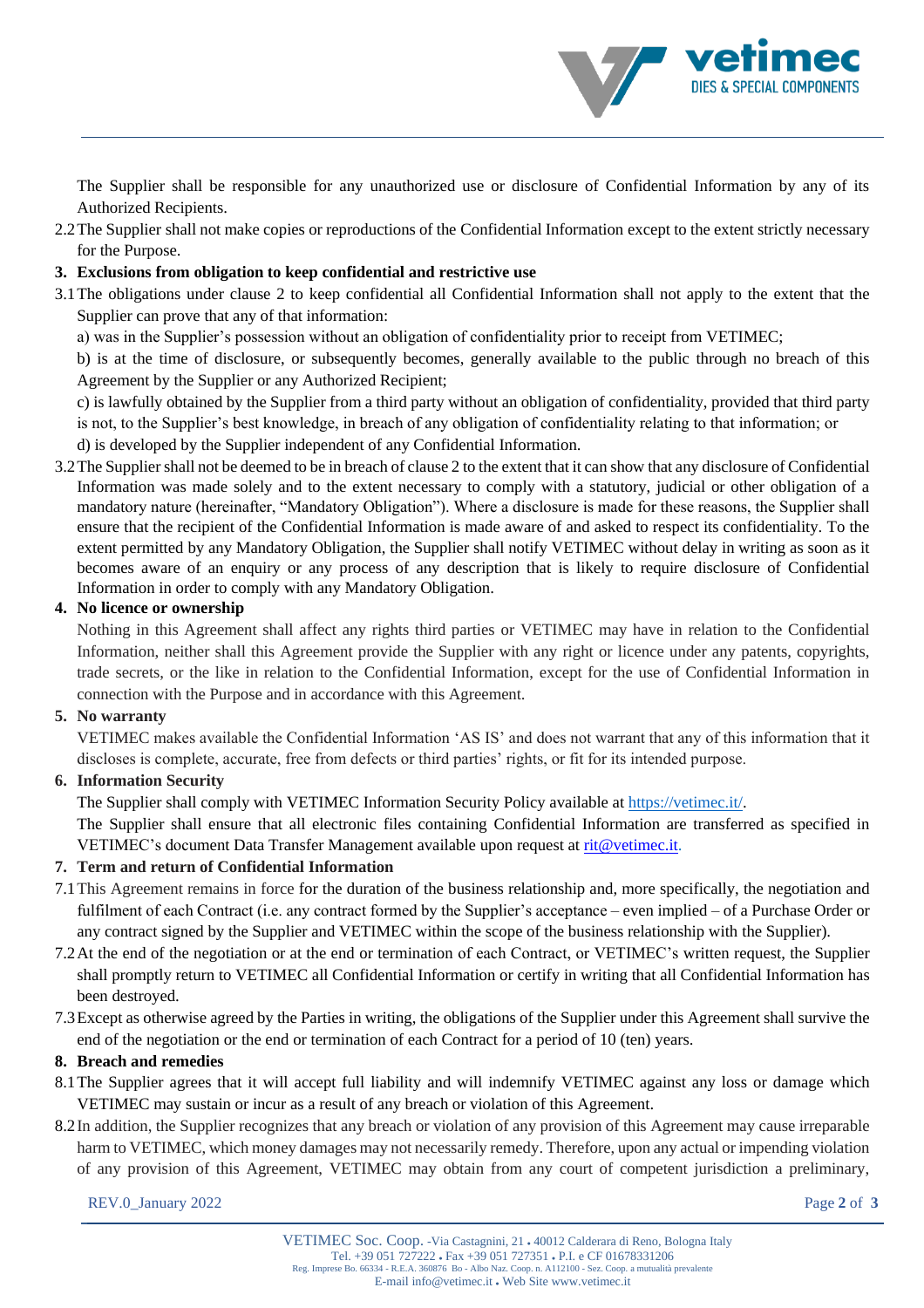temporary or permanent injunction, restraining or enjoining such violation by the Supplier or any entity or person acting in concert with that Party.

# **9. No further obligations**

This Agreement does not:

- a) create any other relationship; or
- b) oblige VETIMEC to enter into any other contract.

# **10.Applicable Law and dispute resolution**

- 10.1 This Agreement is governed by Italian law.
- 10.2 The Court of Bologna (Tribunale di Bologna) shall have exclusive jurisdiction over all disputes arising from or in connection with this Agreement.

# **11. Miscellaneous**

- 11.1 Should any provision of this Agreement be or become invalid, this shall not affect the validity of the remaining provisions. The Parties undertake in good faith to replace to the extent reasonable the invalid or unenforceable provisions by a valid and enforceable one that achieves the same commercial purpose, provided that the content of this Agreement is not thereby materially changed.
- 11.2 This Agreement may not be modified or amended except in writing, signed by authorized representatives of the Parties.
- 11.3 This Agreement constitutes the entire understanding between the Parties [with respect](https://www.lawinsider.com/clause/entire-agreement) to its subject matter and supersedes any and all previous agreements between the Parties with respect to its subject matter.

In witness whereof, this Agreement has been signed by duly authorized representatives of the Parties as of the date first above written.

# **VETIMEC SOCIETÀ COOPERATIVA**

| Name:<br>the contract of the contract of the contract of the contract of the contract of the contract of the contract of |  |  |  |
|--------------------------------------------------------------------------------------------------------------------------|--|--|--|
| Position:                                                                                                                |  |  |  |
| Signature:                                                                                                               |  |  |  |

Pursuant to articles 1341 and 1342 of the Italian Civil Code, the Supplier specifically approves the following clauses: 2 (Obligation to keep confidential and restrictive use), 4 (No licence or ownership)**,** 5 (No warranty), 7 (Term and return of Confidential Information), 8 (Breach and remedies), 10 (Applicable Law and dispute resolution).

> **\_\_\_\_\_\_\_\_\_\_\_\_\_\_\_\_\_\_\_\_\_\_\_\_\_\_\_\_\_\_\_\_\_\_\_\_\_\_\_\_** [The Supplier]

Signature:

**\_\_\_\_\_\_\_\_\_\_\_\_\_\_\_\_\_\_\_\_\_\_\_\_\_\_\_\_\_\_\_\_\_\_\_\_\_\_\_\_** [The Supplier]

DIES & SPECIAL COMPONENTS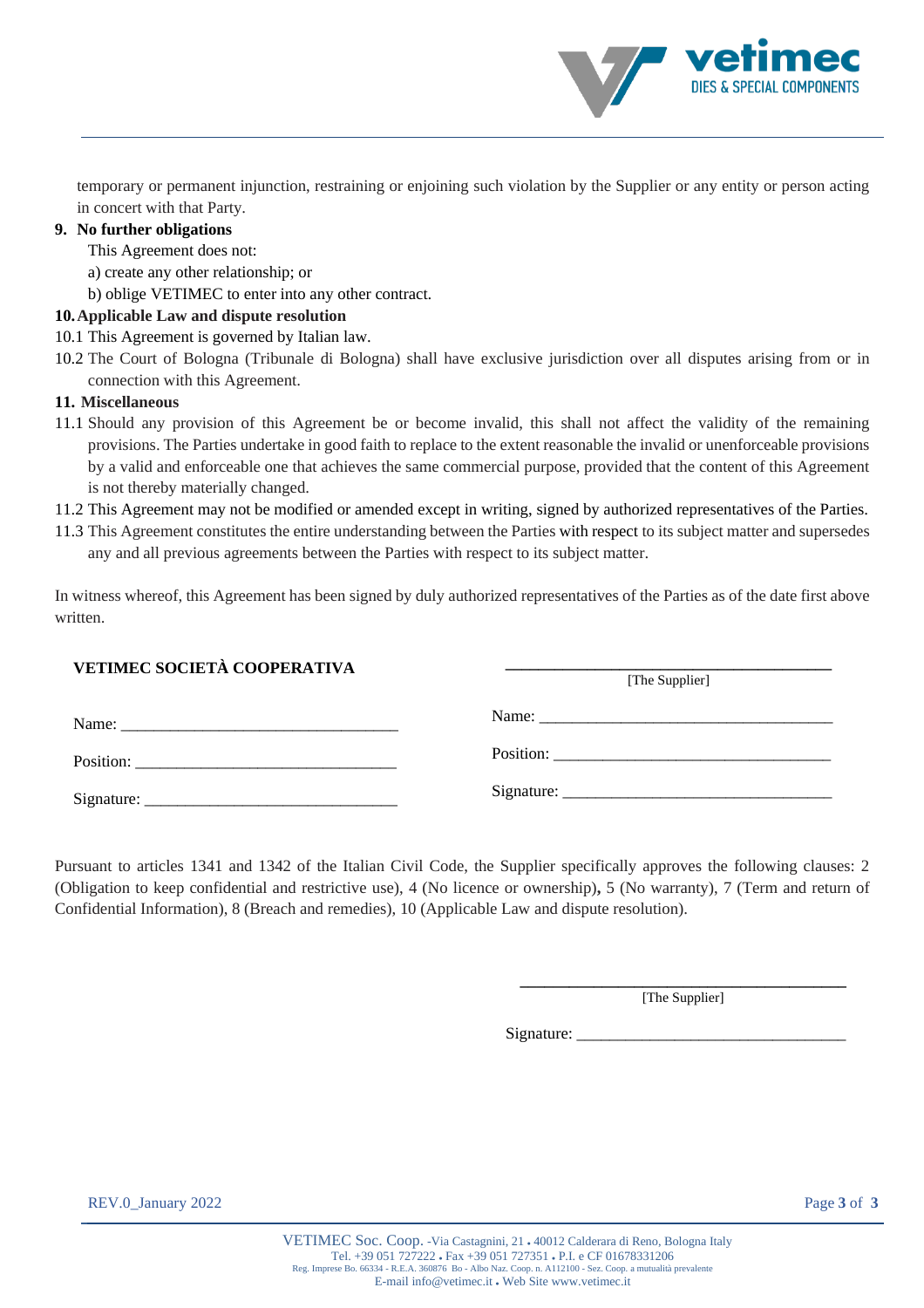

# **ACCORDO DI RISERVATEZZA**

**Tra:** 

**VETIMEC SOCIETÀ COOPERATIVA**, C.F. e P.I. 01678331206**,** con sede in Via Angiolino Castagnini n.21, 40012 - Calderara di Reno (BO), in persona del legale rappresentante *pro tempore* (di seguito "**VETIMEC**"),

|                       |                                       | $e$ P $\vert$ | con sede in                                   |
|-----------------------|---------------------------------------|---------------|-----------------------------------------------|
|                       | $\overline{\phantom{0}}$              |               | $(\underline{\hspace{1cm}})$ , in persona del |
| legale rappresentante | (di seguito il " <b>Fornitore</b> "), |               |                                               |

di seguito indicate congiuntamente come le "**Parti**".

#### **Premesso che:**

- **a)** la società VETIMEC svolge attività di progettazione e costruzione di stampi per pressofusione per conto di terzi;
- **b**) il Fornitore svolge attività di
- **c)** tra le Parti è in essere / le Parti intendono valutare l'opportunità di intraprendere un rapporto commerciale (di seguito lo "**Scopo**");
- **d)** in relazione allo Scopo, Informazioni Riservate (come definite all'articolo 1 di seguito) sono state o saranno rivelate da VETIMEC al Fornitore;
- **e)** il Fornitore si impegna ad assicurare che tali informazioni siano utilizzate solo per lo Scopo e siano adeguatamente protette da un'ulteriore divulgazione non autorizzata.

## **Tutto ciò premesso, si conviene quanto segue:**

#### **1. Definizione di Informazione Riservata**

- 1.1 Per "Informazioni Riservate" si intendono tutte le informazioni o dati, o entrambi, comunicati da o per conto di VETIMEC al Fornitore incluso, a titolo esemplificativo e non esaustivo, qualsiasi tipo di informazione e dato economico, amministrativo, commerciale o tecnico (ad es. specifiche tecniche, progetti, processi) in relazione allo Scopo, ad eccezione delle informazioni che si possa dimostrare non essere di natura riservata. Tali informazioni o dati sono ritenuti Informazioni Riservate indipendentemente dal supporto in cui sono incorporati, siano essi comunicati verbalmente, in forma scritta, visiva od in altro modo.
- 1.2 Per "Informazioni Riservate" si intende inoltre qualsiasi copia o estratto di esse, nonché qualsiasi prodotto, macchina, modulo, campione, prototipo o parte che possa contenere o rivelare le Informazioni Riservate.
- 1.3 Le "Informazioni Riservate" comprendono anche qualsiasi informazione rivelata da VETIMEC durante la fase di negoziazione del presente Accordo, nonché l'esistenza stessa del presente Accordo, così come l'eventuale rapporto commerciale tra le Parti.

#### **2. Obbligo di riservatezza e limitazione d'uso**

- 2.1 Il Fornitore si impegna a:
	- a) utilizzare le Informazioni Riservate esclusivamente per lo Scopo e, in particolare, non utilizzare le Informazioni Riservate a proprio vantaggio al di fuori dello Scopo o in qualsiasi modo che possa causare un danno a VETIMEC;
	- b) adottare ed implementare adeguate misure di sicurezza organizzative, tecniche e amministrative per proteggere le Informazioni Riservate, esercitando lo stesso grado di cura e diligenza che impiega per le proprie informazioni riservate di natura simile, in nessun caso inferiore ad una ragionevole cura e diligenza;
	- c) non rivelare le Informazioni Riservate a nessun soggetto all'infuori dei propri dipendenti, amministratori, consulenti, consiglieri o, nella misura in cui ciò sia stato espressamente autorizzato per iscritto da VETIMEC, ai propri subappaltatori, fornitori e ad altre terze parti, che (i) abbiano ragionevolmente bisogno di conoscere le Informazioni Riservate per lo Scopo; (ii) siano vincolati agli stessi obblighi di riservatezza previsti dal presente

REV.0\_Gennaio 2022 Pag. **1** di **3**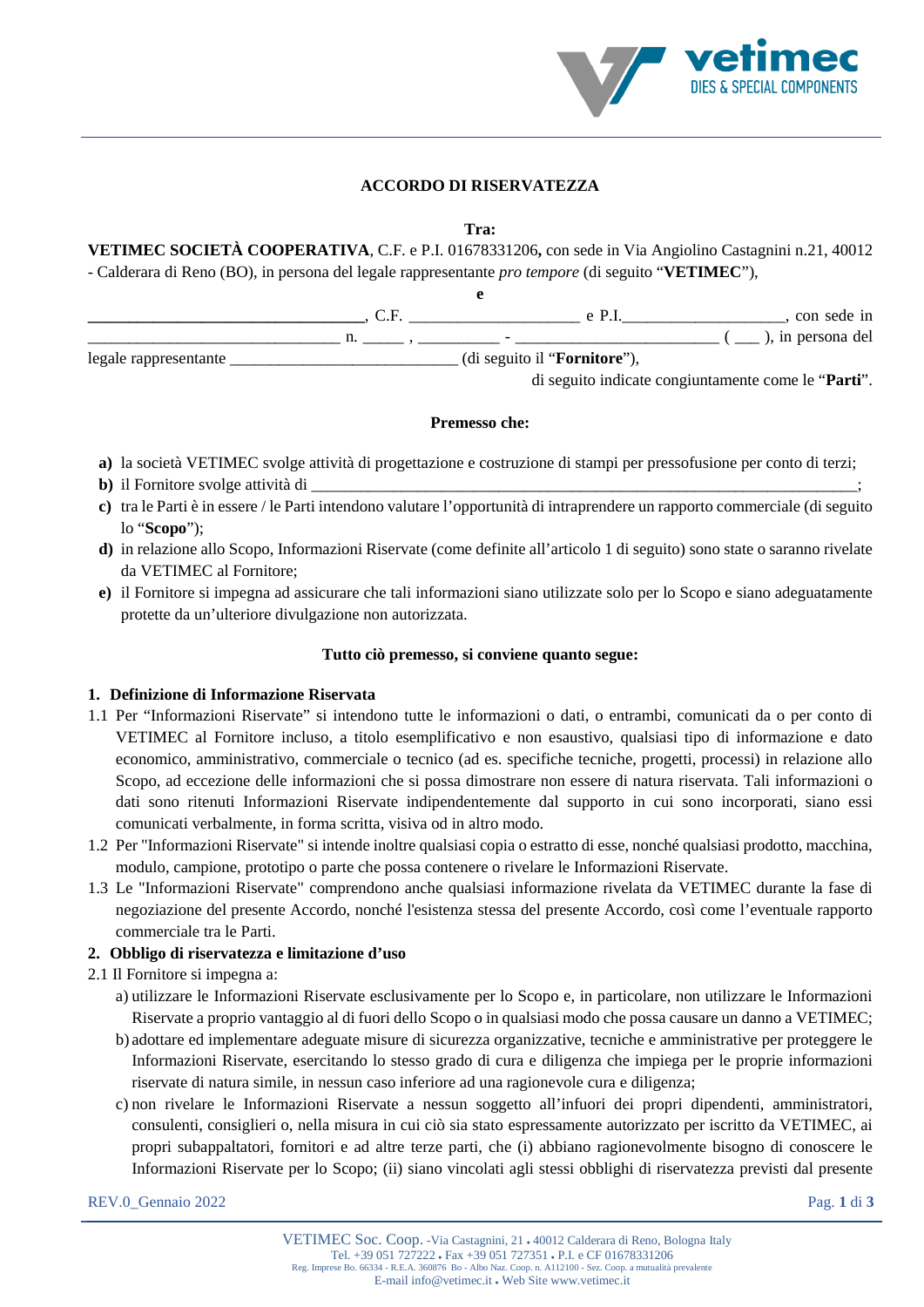Accordo (di seguito indicati collettivamente come "Riceventi Autorizzati" e individualmente come "Ricevente Autorizzato").

Il Fornitore si impegna inoltre a comunicare immediatamente per iscritto a VETIMEC (all'indirizzo e-mail [rit@vetimec.it\)](mailto:rit@vetimec.it) qualsiasi utilizzo o divulgazione non autorizzata e/o di tentativi non autorizzati di accedere o modificare qualsiasi Informazione Riservata sotto la propria custodia o controllo, ed a collaborare con VETIMEC per indagare e mitigare ogni effetto negativo.

Il Fornitore sarà responsabile di qualsiasi utilizzo o divulgazione non autorizzata delle Informazioni Riservate da parte di qualsiasi suo Ricevente Autorizzato.

2.2 Il Fornitore non dovrà effettuare copie o riproduzioni delle Informazioni Riservate se non nella misura strettamente necessaria allo Scopo.

# **3. Esclusioni dall'obbligo di riservatezza e limitazione d'uso**

Gli obblighi di riservatezza previsti dall'articolo 2 che precede non si applicano nella misura in cui il Fornitore possa dimostrare che l'Informazione:

- a) sia già conosciuta dal Fornitore prima di riceverla da VETIMEC, purché tale conoscenza non sia ottenuta in violazione di un obbligo di riservatezza;
- b) sia già di dominio pubblico al momento della loro comunicazione, o lo diventi successivamente, senza che il Fornitore o qualsiasi Ricevente Autorizzato abbia violato il presente Accordo;
- c) sia già conosciuta dal Fornitore prima di riceverla da VETIMEC, essendogli stata precedentemente comunicata da un terzo legittimato a farlo e non vincolato ad un obbligo di riservatezza relativo all'utilizzo o comunicazione di tale informazione;
- d) sia sviluppata dal Fornitore in modo del tutto indipendente da qualsiasi Informazione Riservata;
- e) sia divulgata per ottemperare ad un obbligo di legge o ad un provvedimento od ordine legittimo di qualsiasi autorità, a condizione che il Fornitore prima della divulgazione ne dia immediata notizia scritta a VETIMEC, affinché quest'ultima possa opporsi, prevenire o in ogni caso limitare tale divulgazione.

# **4. Esclusione di licenza e proprietà**

Nessuna previsione del presente Accordo e nessuna Informazione Riservata comunicata da VETIMEC al Fornitore potrà essere considerata, espressamente o implicitamente, come una concessione o un conferimento al Fornitore di diritti o di licenze in relazione a segreti industriali ed a diritti di proprietà industriale ed intellettuale di terzi o di VETIMEC contenuti nelle Informazioni Riservate, fatto salvo il diritto di far uso delle Informazioni Riservate nei limiti in cui tale uso è consentito dal presente Accordo.

# **5. Esclusione di garanzia**

VETIMEC rende disponibili le Informazioni Riservate "così come sono" e non garantisce l'esaustività e l'esattezza delle stesse, nonché l'idoneità all'uso previsto e la non violazione di diritti di terzi.

# **6. Sicurezza delle Informazioni**

Il Fornitore dovrà attenersi alla Politica per la Sicurezza delle Informazioni di VETIMEC disponibile sul sito [https://vetimec.it/.](https://vetimec.it/)

Il Fornitore dovrà provvedere affinché tutti i file e documenti elettronici contenenti Informazioni Riservate siano trasmessi come indicato nel documento Gestione Trasmissione Dati disponibile su richiesta all' indirizzo e-mail [rit@vetimec.it.](mailto:rit@vetimec.it)

# **7. Durata e restituzione delle Informazioni Riservate**

- 7.1 Il presente Accordo rimarrà in vigore per la durata del rapporto commerciale e, in particolare, della negoziazione ed esecuzione di ogni Contratto (i.e. contratti tra VETIMEC e il Fornitore, perfezionatisi in qualsiasi forma, come, ad esempio, mediante firma contestuale delle Parti o mediante scambio di corrispondenza oppure mediante conferma – espressa o per fatti concludenti – di ordini di acquisto, nell'ambito del rapporto commerciale con il Fornitore).
- 7.2 Al momento della conclusione della negoziazione o dell'adempimento, estinzione o scioglimento anticipato per qualsiasi causa (recesso, risoluzione, etc.) di ogni Contratto, e, in ogni caso, in qualsiasi momento a fronte di apposita

DIES & SPECIAL COMPONENTS